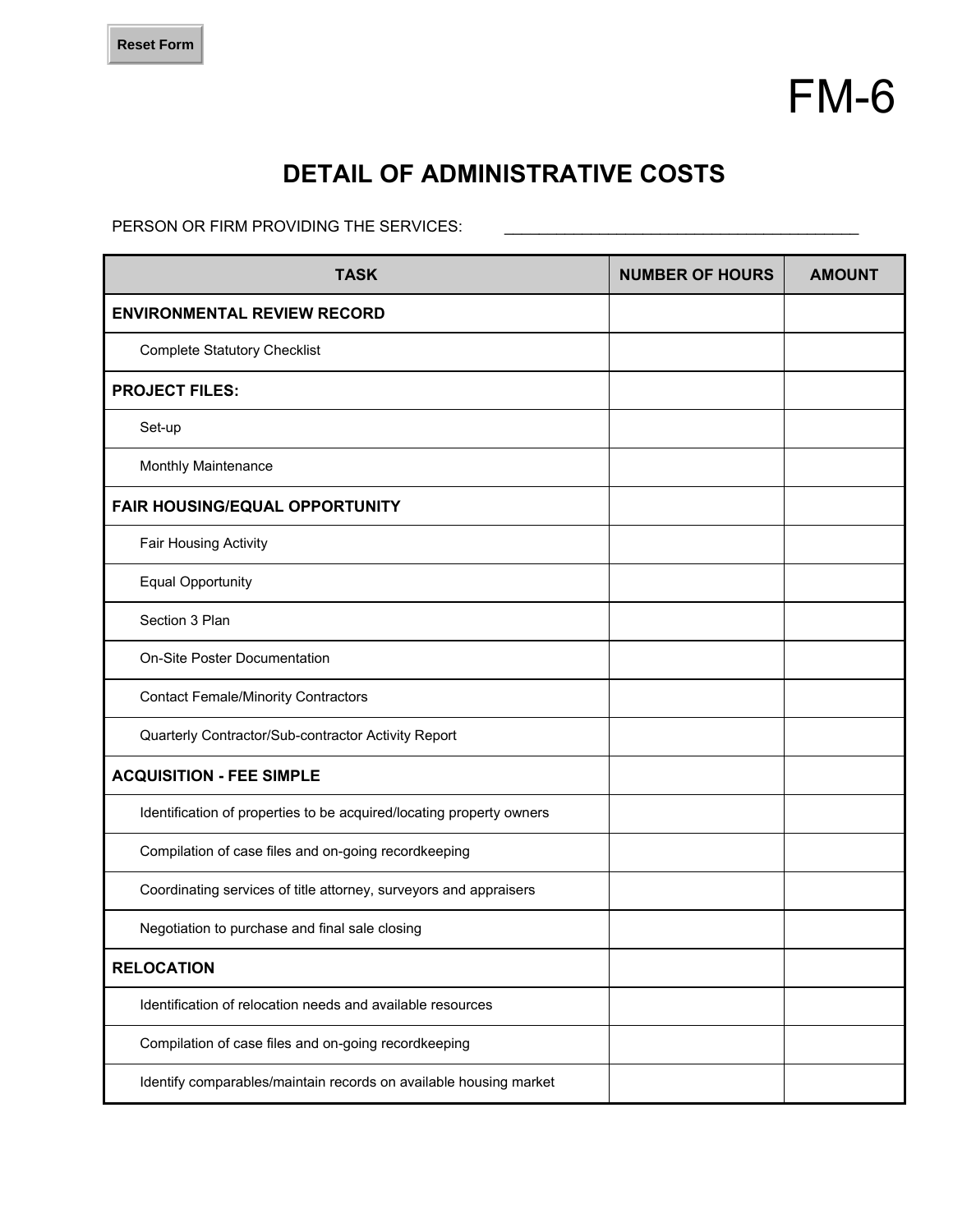| <b>TASK</b>                                                                                                                                | <b>NUMBER OF HOURS</b> | <b>AMOUNT</b> |
|--------------------------------------------------------------------------------------------------------------------------------------------|------------------------|---------------|
| <b>HOUSING REHABILITATION</b>                                                                                                              |                        |               |
| Identification of units and determination of eligibility                                                                                   |                        |               |
| Compilation of case files and on-going recordkeeping                                                                                       |                        |               |
| Solicitation of contractors and pre-bid activity                                                                                           |                        |               |
| Release of liens, certification of completion/final inspection                                                                             |                        |               |
| Pay Requests and recordkeeping                                                                                                             |                        |               |
| Quarterly Performance Reports                                                                                                              |                        |               |
| <b>HOUSING INSPECTION</b>                                                                                                                  |                        |               |
| Monitoring on-going construction/scheduling inspections/work write-ups                                                                     |                        |               |
| Inspections                                                                                                                                |                        |               |
| Final Inspection                                                                                                                           |                        |               |
| <b>CLEARANCE</b>                                                                                                                           |                        |               |
| Identify properties and contractors                                                                                                        |                        |               |
| Bid process for demolition                                                                                                                 |                        |               |
| Inspections                                                                                                                                |                        |               |
| Final Inspection, releases and payments to contractors                                                                                     |                        |               |
| <b>LABOR COMPLIANCE</b>                                                                                                                    |                        |               |
| Request Wage Rate                                                                                                                          |                        |               |
| 5-10 Day Call/Memo for files                                                                                                               |                        |               |
| Attend bid opening/prepare minutes                                                                                                         |                        |               |
| Notice on contract award/pre-construction conference                                                                                       |                        |               |
| Coordinate and conduct pre-construction conference                                                                                         |                        |               |
| Prepare minutes of pre-construction conference                                                                                             |                        |               |
| Bid advertisement documentation for files                                                                                                  |                        |               |
| Bid tabulation documentation for files                                                                                                     |                        |               |
| Executed bid document/specs including certifications regarding Equal<br>Opportunity, Labor, Section 3, and Insurance/Bonding documentation |                        |               |